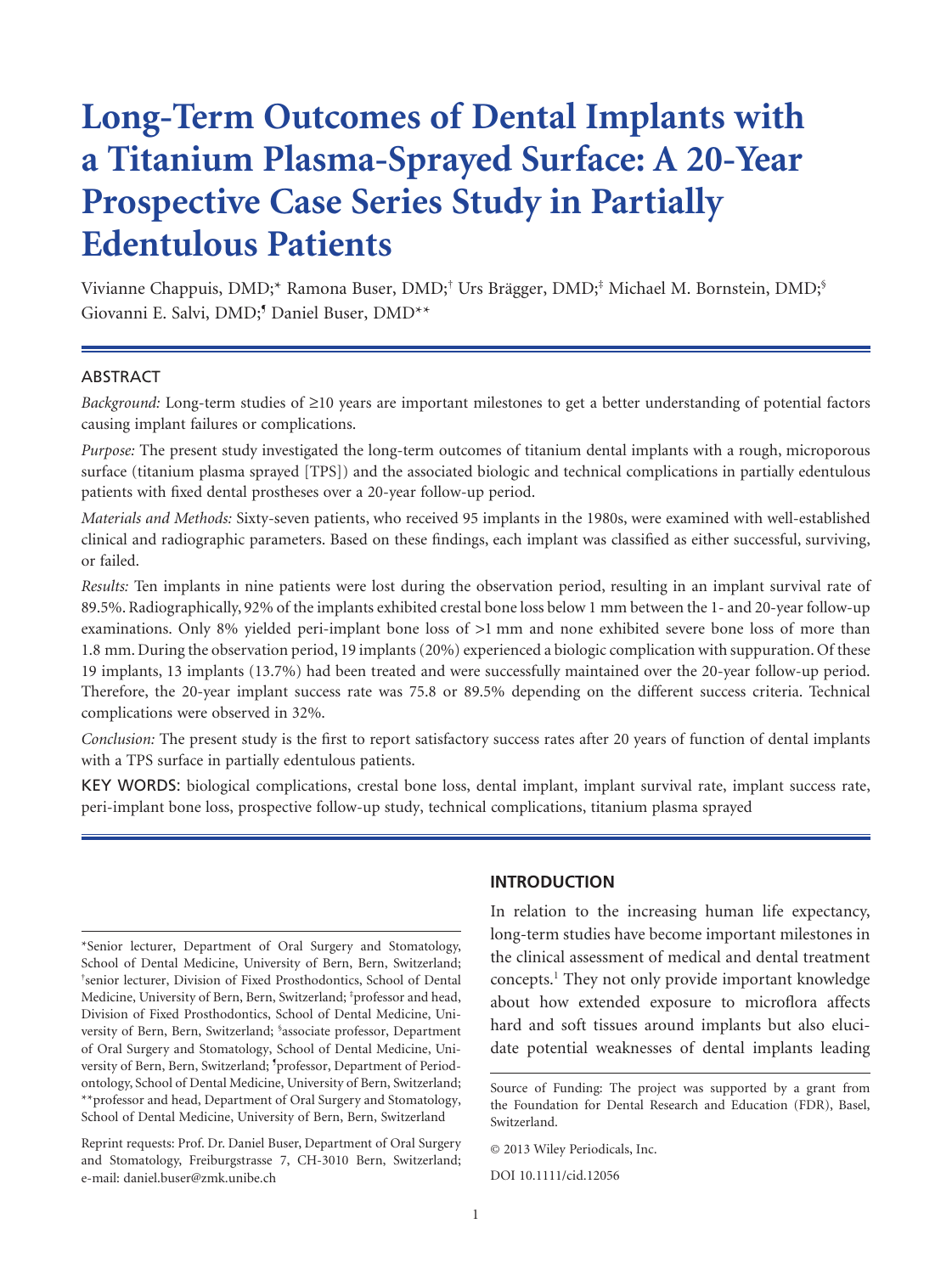to biologic and technical complications. Longer-term follow-up studies of more than 20 years assessing dental implants with a titanium plasma-sprayed (TPS) surface have not been available until today.

A major paradigm shift was initiated in reconstructive dental medicine with the introduction of osseointegrated titanium implants.<sup>2,3</sup> Early research focused on titanium implants with two different surfaces: a machined, minimally rough titanium surface and a TPS surface that is rather rough and microporous.<sup>4,5</sup> The first clinical longterm studies achieved favorable results with minimally rough surfaces in fully edentulous patients, exhibiting survival rates between 78 and 86% after 15 years of function.<sup>6,7</sup> The development of rough TPS surfaces revealed excellent bone-to-implant contact and high removal torque values.<sup>8,9</sup> Rough TPS implants yielded 10-year survival and success rates between 82.9 and 96.6%.<sup>10-14</sup>

Despite relatively high success rates, implant failures do occur over time, either due to peri-implant infections, progressive bone loss, loss of osseointegration, or implant fracture.<sup>15,16</sup> To further optimize the long-term success rates of dental implants, a better understanding of the frequency and nature of implant failures, together with their potential contributing factors, is essential. In recent publications, a rather high prevalence of peri-implantitis and progressive bone loss has been reported at least for minimally rough and rough implant surfaces,<sup>17-21</sup> whereas other recent studies have reported a much lower frequency of peri-implantitis with modern, moderately rough surfaces.22,23 The influence of implant surface and design characteristics on the incidence of peri-implant bone loss is limited and has been discussed recently.<sup>24</sup> There is ongoing debate not only over how these results should be interpreted but also how these findings would influence longer-term results of dental implants.<sup>25</sup>

The lack of longer-term data for rough dental implants in partially edentulous patients encouraged us to examine the treatment outcomes of dental implants with a TPS surface after 20 years of function. Despite the fact that this implant surface, as well as this design, was removed from the market more than 10 years ago, this study contributes to an understanding of the potential factors leading to implant failure or potential complications. The goal of the study was not only to examine the course of the peri-implant bone levels and soft tissue conditions over a 20-year period but also to assess the survival and success rates associated with the biologic and technical complications.

#### **MATERIALS AND METHODS**

#### Patient Cohort and Clinical Procedures

The protocol of the 20-year examination was approved by the standing ethical committee (Kantonale Ethikkommission) of the state of Bern (Protocol number 078/09). The study was conducted according to the principles stated in the Declaration of Helsinki (version 2008; http://www.wma.net/en/30publications/ 10policies/b3/17c.pdf).

The present investigation is a continuation of a prospective clinical trial that examined treatment outcomes after insertion of dental implants with a TPS surface after 1, 3, 5, and 8 years.<sup>10,26-28</sup> The original patient cohort consisted of 98 partially edentulous patients receiving 145 implants. These patients were treated surgically in the Department of Oral Surgery and Stomatology at the University of Bern between 1986 and 1989. Patients with severe health problems or presenting with local bone deficiency requiring bone augmentation were excluded. All inserted implants were either hollow screw (HS) or hollow cylinder (HC) implants with a rough, microporous TPS surface (Bonefit System, Institute Straumann AG, Basel, Switzerland).<sup>29</sup> The implants had been placed according to a standard implant placement protocol.<sup>29,30</sup> After a healing period of 3 to 6 months, the implants were restored with either single-unit crowns (SCs) or short-span fixed dental prostheses (FDPs). The annual follow-up examinations included a periapical radiograph and a clinical assessment, as described previously.<sup>26</sup>

At the 20-year examination, information related to medical conditions, medications, smoking history, selfreported biological and technical complications, and enrollment in a maintenance care program was collected by means of a questionnaire and from the patients' charts. The investigation was initiated by obtaining intra-oral photographs and was followed by clinical and radiographic examinations.

### Assessment of the Peri-Implant Mucosa

For the present 20-year follow-up examination, the same clinical parameters described in the initial 1-year report were applied:<sup>26</sup> peri-implant suppuration, modified plaque index  $(mPLI),<sup>31</sup>$  modified sulcus bleeding index  $(mSBI),<sup>31</sup>$  probing depth (PD, in millimeter), distance between the implant shoulder and the mucosal margin (DIM, in millimeter), clinical attachment level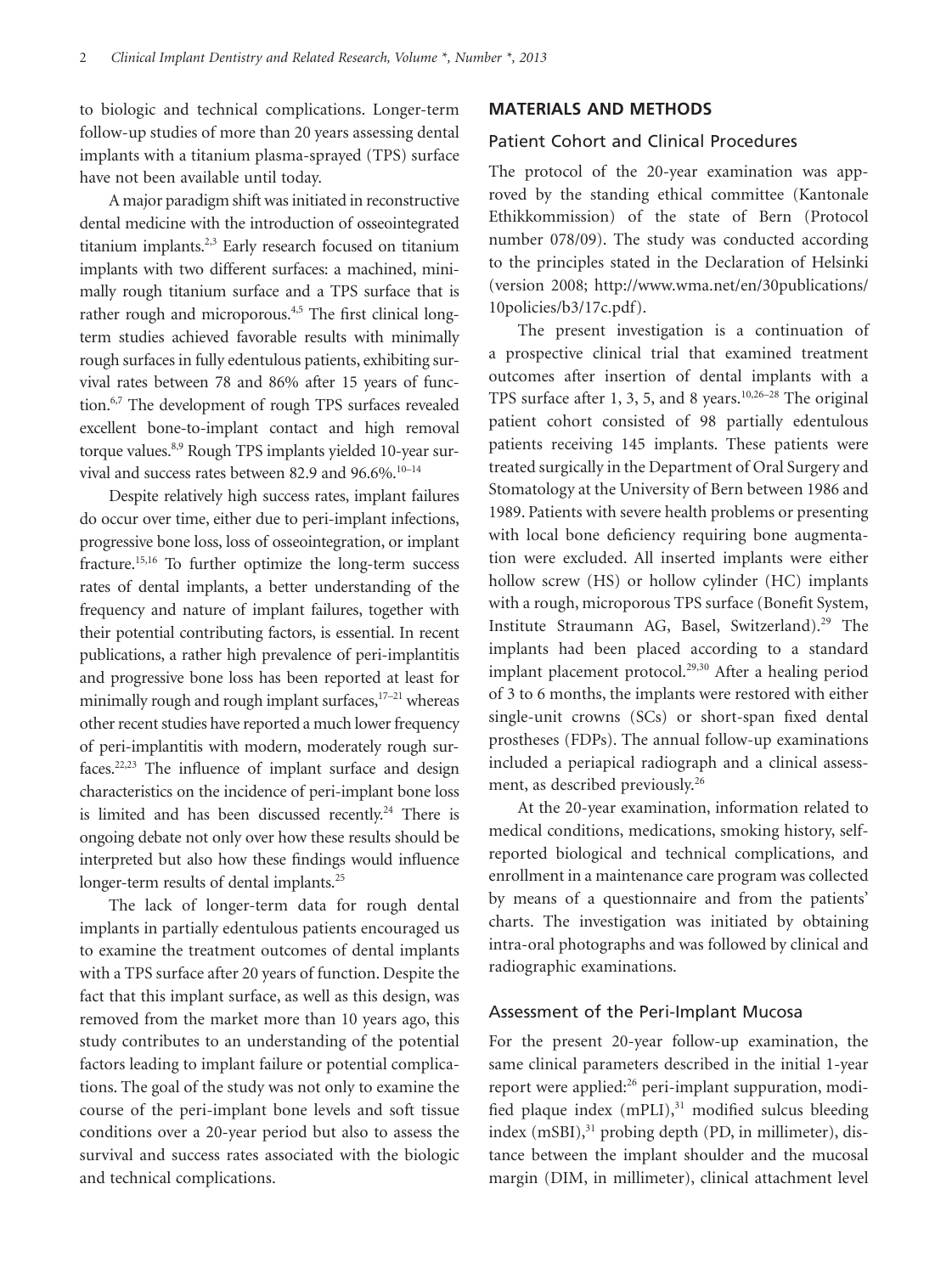(CAL, in millimeter), width of the keratinized mucosa (KM), and mobility evaluated using the Periotest (Siemens AG, Bensheim, Germany; Periotest value [PTV]).<sup>32</sup> The clinical parameters were assessed at four sites (mesial, distal, buccal, and oral), and the median and the mean values ( $\pm$ standard error) of the four sites were calculated.

#### Assessment of the Peri-Implant Bone Levels

The linear distance between the implant shoulder and the first visible bone-implant contact (DIB, in millimeter) was radiographically assessed. Periapical radiographs were taken by an experienced dental nurse using the long-cone technique to assess the DIB on the mesial and distal aspects.<sup>26,33,34</sup> The DIB was measured twice by two examiners reaching consensus (R.B. and U.B.). In the radiographs obtained at 1, 3, 5, 8, and 20 years for each implant, one DIB value was calculated as the average of the mesial and distal values in order to evaluate the long-term crestal bone level changes. A frequency analysis was performed to compare the 1-year DIB values with the 20-year values. The results were grouped according to bone gain (positive values) and bone loss (negative values) in steps of 0.5 mm.

## Assessment of Survival and Success Rates and Complications

Based on clinical and radiographic findings, the implants were classified as either *successful*, *surviving*, or *failed* using the success criteria of Buser and colleagues<sup>26</sup> (Table 1). Episodes of biologic complications were retrieved from the patients' charts and consisted of peri-implant mucositis and peri-implant infections with suppuration. Mechanical complications were defined as failures of prefabricated components, whereas technical complications consisted in failures of the laboratoryfabricated suprastructures.<sup>35</sup>

#### Statistical Analysis

All data were expressed as median, mean (±standard error), minimum, and maximum values. Statistical significance for the clinical and radiographic data over the follow-up period was determined using the nonparametric Brunner-Langer model for longitudinal data in factorial experiments.36 *p* values of analysis of variancetype statistics were calculated for time and/or group effects including their interaction. A *p* value of less than .05 (\*) was considered statistically significant. All statistical analyses were calculated using an open source R software package (R 2.14.1, http://www.r-project.org R Development Core Team, Auckland, New Zealand).

#### **RESULTS**

#### Patient Cohort

Of the original 98 patients with 145 implants, 11 patients (18 implants) had passed away during the 20-year period. Of the remaining 87 patients, 20 patients (32 implants) were not able to attend the examination because they had moved away or were of advanced age and/or in poor medical condition. The dropout rate amounted to 20% for the 20-year study period, excluding the deceased patients. Consequently, 67 patients were available for the 20-year examination, consisting of 31 males and 36 females who had originally received a total of 95 implants. At the time of implant reevaluation, the age of the patients ranged between 39 and 95 years (mean age  $66.3 \pm 13$  years). Most patients (61 patients, 91%) had remained in a regular maintenance care program over the 20-year period, with check-ups at least once a year.

| <b>TABLE 1 Survival and Success Classifications for Each Implant</b>                    |                        |                |               |
|-----------------------------------------------------------------------------------------|------------------------|----------------|---------------|
| <b>Clinical Status</b>                                                                  | <b>Classifications</b> | $\overline{n}$ | $\frac{0}{0}$ |
| Removed, lost, mobile, or fractured implant                                             | Implant failure        | 10             | 10.5          |
| Implant with a history of an acute infection with suppuration and progressive bone loss | Surviving implant      | 13             | 13.7          |
| Implant with an acute infection with suppuration and progressive bone loss              | Surviving implant      | $\Omega$       | $\Omega$      |
| Implant fulfilling the success criteria                                                 | Successful implant     | 72             | 75.8          |
| Total                                                                                   |                        | 95             | 100           |
| 20-year implant success rate by Buser and colleagues <sup>26</sup>                      |                        |                | 75.8          |
| 20-year implant success rate by Albrektsson and colleagues <sup>60</sup>                |                        |                | 89.5          |
| 20-year implant survival rate                                                           |                        |                | 89.5          |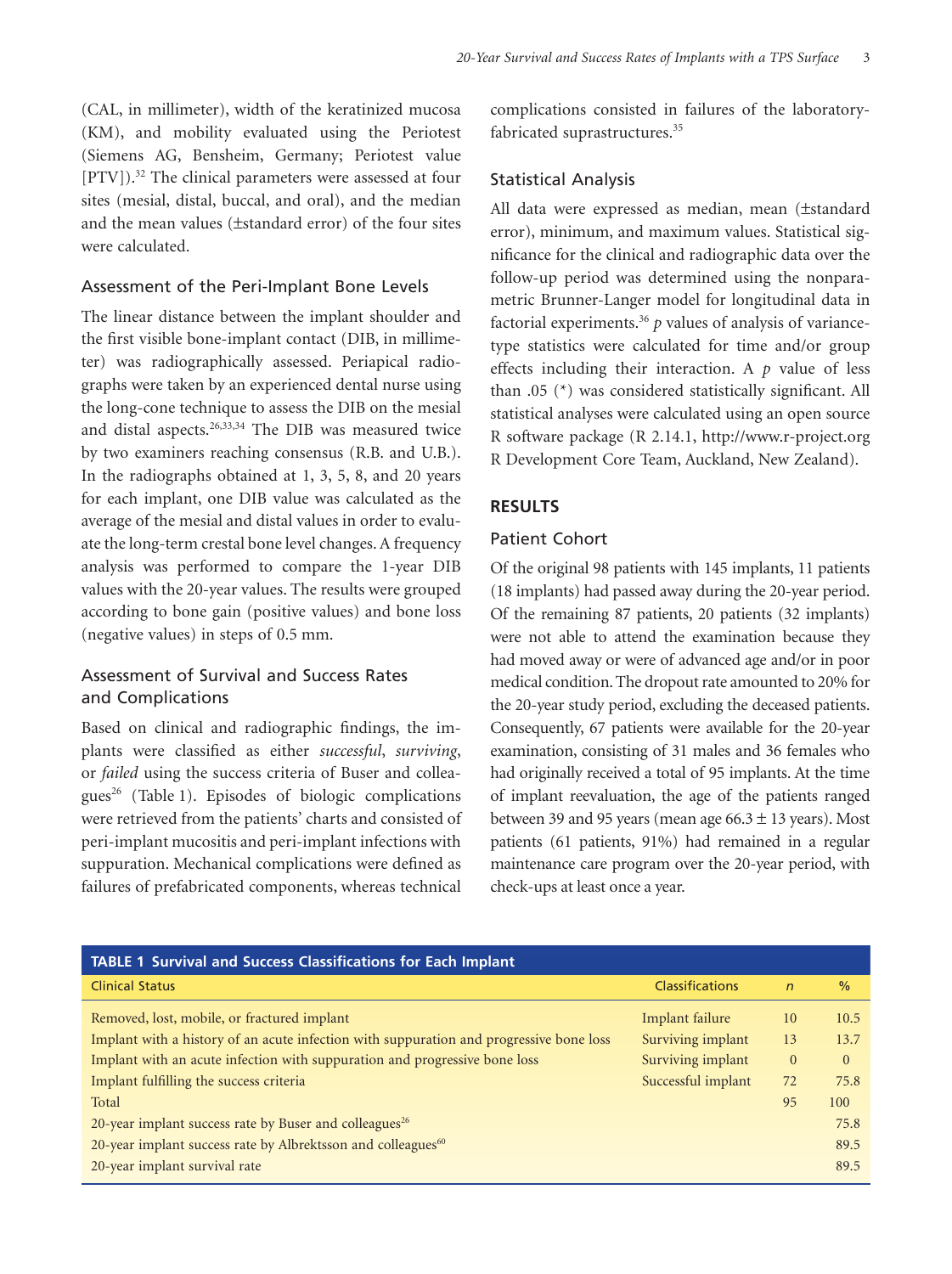| <b>TABLE 2 Distribution of Implants by Type, Length,</b><br>and Jaw |                |                 |                |                |  |  |  |  |  |  |
|---------------------------------------------------------------------|----------------|-----------------|----------------|----------------|--|--|--|--|--|--|
| Implant Type/Length                                                 | <b>Maxilla</b> | <b>Mandible</b> | $\overline{r}$ | $\%$           |  |  |  |  |  |  |
| Hollow screw (HS)                                                   |                |                 |                |                |  |  |  |  |  |  |
| $8 \text{ mm}$                                                      | 3              | 7               | 10             | 9              |  |  |  |  |  |  |
| $10 \text{ mm}$                                                     | 7              | 31              | 38             | 42             |  |  |  |  |  |  |
| $12 \text{ mm}$                                                     | 5              | 18              | 23             | 24             |  |  |  |  |  |  |
| <b>Subtotal HS</b>                                                  | 15             | 56              | 71             | 75             |  |  |  |  |  |  |
| Hollow cylinder (HC)                                                |                |                 |                |                |  |  |  |  |  |  |
| $8 \text{ mm}$                                                      | 3              | $\mathbf{1}$    | $\overline{4}$ | $\overline{4}$ |  |  |  |  |  |  |
| $10 \text{ mm}$                                                     | 12             | $\Omega$        | 12             | 13             |  |  |  |  |  |  |
| $12 \text{ mm}$                                                     | 7              | $\mathbf{1}$    | 8              | 8              |  |  |  |  |  |  |
| <b>Subtotal HC</b>                                                  | 22             | $\overline{2}$  | 24             | 25             |  |  |  |  |  |  |
| <b>Total</b>                                                        | 37             | 58              | 95             | 100            |  |  |  |  |  |  |

## Implant Types, Implant Locations, and Implant-Supported Reconstructions

At the time of examination, all implants had been in function for at least 20 years (mean observation period 21 years; range 20–23 years). Of the 95 initially inserted implants, 71 were HS (75%) and 24 were HC (25%) implants. The most frequently used implant length was 10 mm (55%, Table 2). The sites of implant placement were either in the anterior maxilla (37; 39%) or in the posterior mandible (58; 61%; Tables 2 and 3).

The 95 implants supported 75 fixed ceramometal reconstructions consisting of SCs (*n* = 33; 33 implants), splinted SCs  $(n = 2;$  four implants), implant-supported FDPs (*n* = 13; 26 implants), implant-tooth-supported FDPs (*n* = 24; 27 implants), or FDPs with one cantilever extension ( $n = 3$ ; five implants). Sixty-six reconstructions were cemented, whereas nine were screw retained.

## Failure Rates and Incidence of Biologic and Technical Complications

Out of the 95 implants, a total of 10 implants in nine patients were lost during the observation period result-



 $0.4$  $0.2$  $0.0$ 5 10 15 20  $\Omega$ Years of Follow-Up

**Figure 1** Survival probability by Kaplan-Meier analysis.

ing in an implant failure rate of 10.5% (Table 1). Most implant failures were localized in the anterior maxilla (seven implants), whereas three implants were lost in mandibular molar sites. The causes of the 10 implant failures were implant fractures in three HS implants after 15 to 16 years, one implant removal at the patient's request after 14 years of function, and biologic complications in six implants due to ongoing peri-implant infections with progressive bone loss between 4 and 19 years (Figures 1 and 2A).

During the 20-year observation period, biologic complications were recorded for 24 implants. Of these, five exhibited peri-implant mucositis. Nineteen implants were associated with peri-implant infections with suppuration and bone loss. In the case of six implants, the anti-infectious therapy was not successful and the implants had to be removed. The remaining 13 implants were treated and healthy peri-implant tissues

| <b>TABLE 3 Distribution of Implants by Location</b> |              |              |           |                |      |              |               |                            |             |              |                |                |          |                    |              |              |
|-----------------------------------------------------|--------------|--------------|-----------|----------------|------|--------------|---------------|----------------------------|-------------|--------------|----------------|----------------|----------|--------------------|--------------|--------------|
| Number of Implants per Location                     |              |              |           |                |      |              |               |                            |             |              |                |                |          |                    |              |              |
| <b>Number</b>                                       | $\mathbf{0}$ | $\mathbf{0}$ | $\sim$ 2  | $\blacksquare$ |      | 2 2 3        |               | $\overline{\phantom{0}}$ 6 | $4 \quad 3$ |              | 5 <sup>5</sup> | $-6$           | $\sim$ 2 | $\blacktriangle$ 1 | $\mathbf{0}$ | $\mathbf{0}$ |
| Implant location*                                   | 18           | 17           | 16        | -15            | - 14 | - 13         | <sup>12</sup> | - 11                       | 21          | 22           | 23             | 24             | 25       | 26                 | 2.7          | 28           |
|                                                     | 48           | 47           | 46        | 45             | 44   | 43           | 42            | 41                         | 31          | 32           | 33             | 34             | 35       | 36                 | 37           | 38           |
| <b>Number</b>                                       |              | 7            | <b>12</b> | 6              | 3    | $\mathbf{0}$ | $\mathbf{0}$  | $\bf{0}$                   | $\bf{0}$    | $\mathbf{0}$ | $\mathbf{0}$   | $\overline{2}$ | 6        | <b>14</b>          | 7            | $\bf{0}$     |

\*Locations according to the World Health Organization classification.

#### **Survival Probability**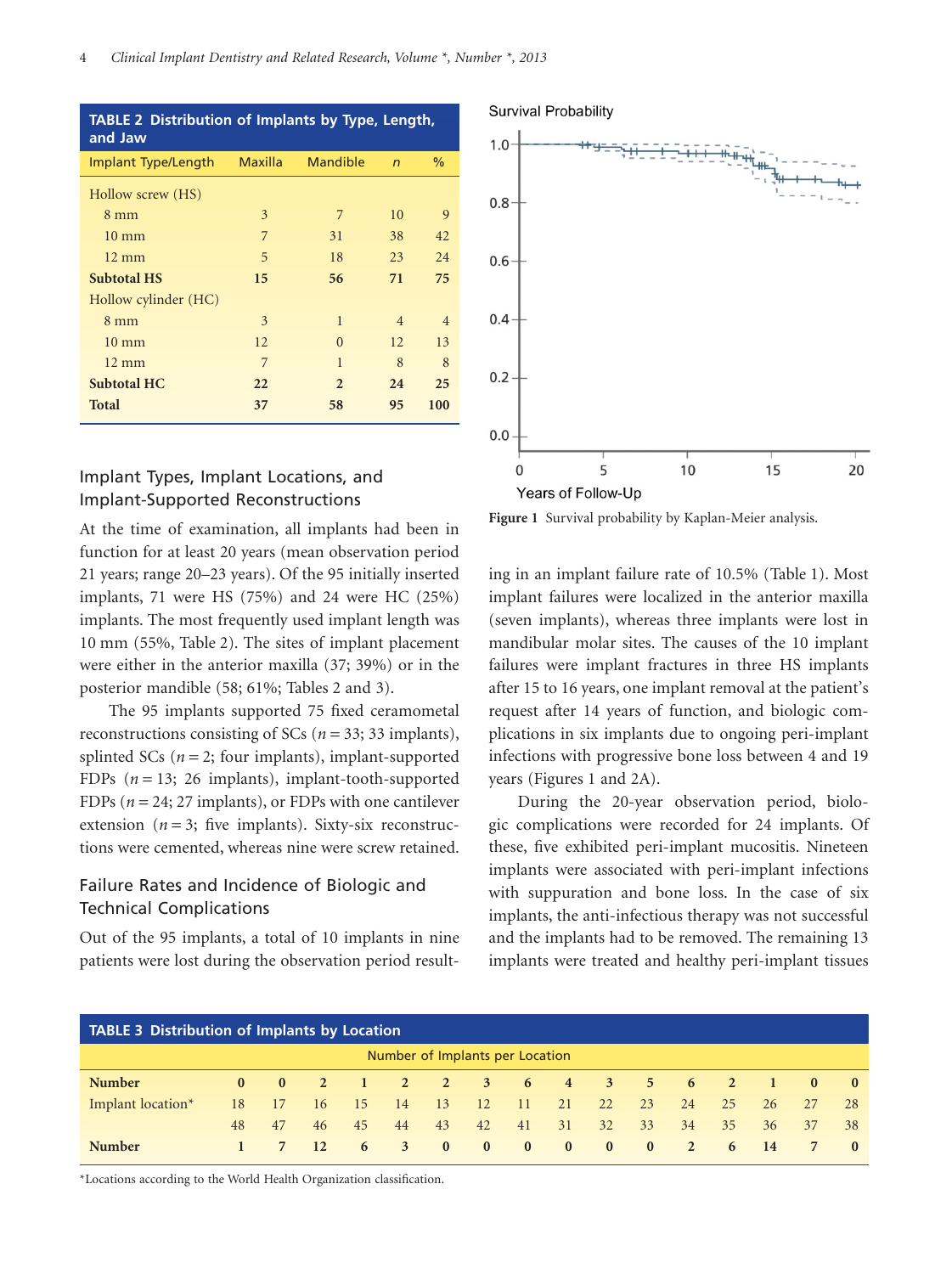

**Figure 2** Case series of implant complications. (A) Implant failure: case series of an implant failure due to biological complications at 18 years. (B) Biological complication: case series of biological complications 3 years following implant placement. A combination of local disinfectant measures and systemic antibiotic treatment was used in this specific case. Thereafter, the implant was successful. (C) Technical complication: the most frequent technical complication was ceramic chipping or slight crown fracture.

were successfully maintained, showing no signs of acute infection at the 20-year examination (Figure 2B).

During the examination, nine of the total 75 prostheses had to be removed due to implant failure. These failures affected three SCs, three implant-supported FDPs, and three implant-tooth-supported FDPs. Three restorations had to be renewed, one due to a severe crown fracture and two for unknown reasons, resulting in a total prosthesis failure rate of 16%. Mechanical complications related to prefabricated components were observed in one patient with a fractured abutment in an FDP with one cantilever and twice with screw loosening in two patients (3%). Technical complications related to ceramic chipping of the laboratory-fabricated

prostheses were found in nearly every third prosthesis (28%, Figure 2C).

## Peri-Implant Mucosa at the 20-Year Examination

The 85 examined implants showed a healthy periimplant mucosa overall and no signs of pain or periimplant infection with suppuration. This is documented by low plaque and bleeding indices (Tables 4 and 5). Throughout the 20-year observation period, the PD, CAL, and DIM values remained stable and without statistically significant differences (*p* values: .08, .22, and .11, respectively). However, the width of KM on the facial/buccal aspect of the implants exhibited a

| <b>TABLE 4 Clinical Peri-Implant Parameter of the 85 Implants</b> |          |          |           |            |      |           |          |                     |           |            |            |           |  |
|-------------------------------------------------------------------|----------|----------|-----------|------------|------|-----------|----------|---------------------|-----------|------------|------------|-----------|--|
| 1-Year Observation                                                |          |          |           |            |      |           |          | 20-Year Observation |           |            |            |           |  |
|                                                                   | mPLI     | mSBI     | <b>PD</b> | <b>DIM</b> | CAL  | <b>KM</b> | mPLI     | mSBI                | <b>PD</b> | <b>DIM</b> | <b>CAL</b> | <b>KM</b> |  |
| Minimum                                                           | $\Omega$ | $\Omega$ | 1.25      | 2.00       | 0.25 | 0.00      | $\Omega$ | $\Omega$            | 1.50      | 5.25       | 1.00       | 0.00      |  |
| Maximum                                                           | 2.75     | 2        | 5.25      | $-2.50$    | 5.25 | 8.00      | 3        | $\overline{2}$      | 7.25      | $-4.75$    | 10.75      | 8.00      |  |
| Median                                                            | $\Omega$ | $\Omega$ | 3.00      | 0.00       | 3.00 | 3.00      | $\Omega$ | $\Omega$            | 3.00      | $-0.50$    | 3.00       | 2.00      |  |
| Mean                                                              | 0.25     | 0.29     | 3.05      | $-0.15$    | 2.90 | 3.51      | 0.44     | 0.11                | 3.14      | $-0.26$    | 2.87       | 2.06      |  |
| <sub>SD</sub>                                                     | 0.58     | 0.62     | 0.83      | 0.91       | 0.98 | 1.66      | 0.64     | 0.41                | 0.95      | 1.59       | 1.49       | 1.58      |  |

mPLI, modified plaque index; mSBI, modified sulcus bleeding index; PD, probing depth in millimeter; DIM, distance between the implant shoulder and the mucosal margin in millimeter; CAL, clinical attachment level in millimeter; KM, keratinized mucosa; SD, standard deviation.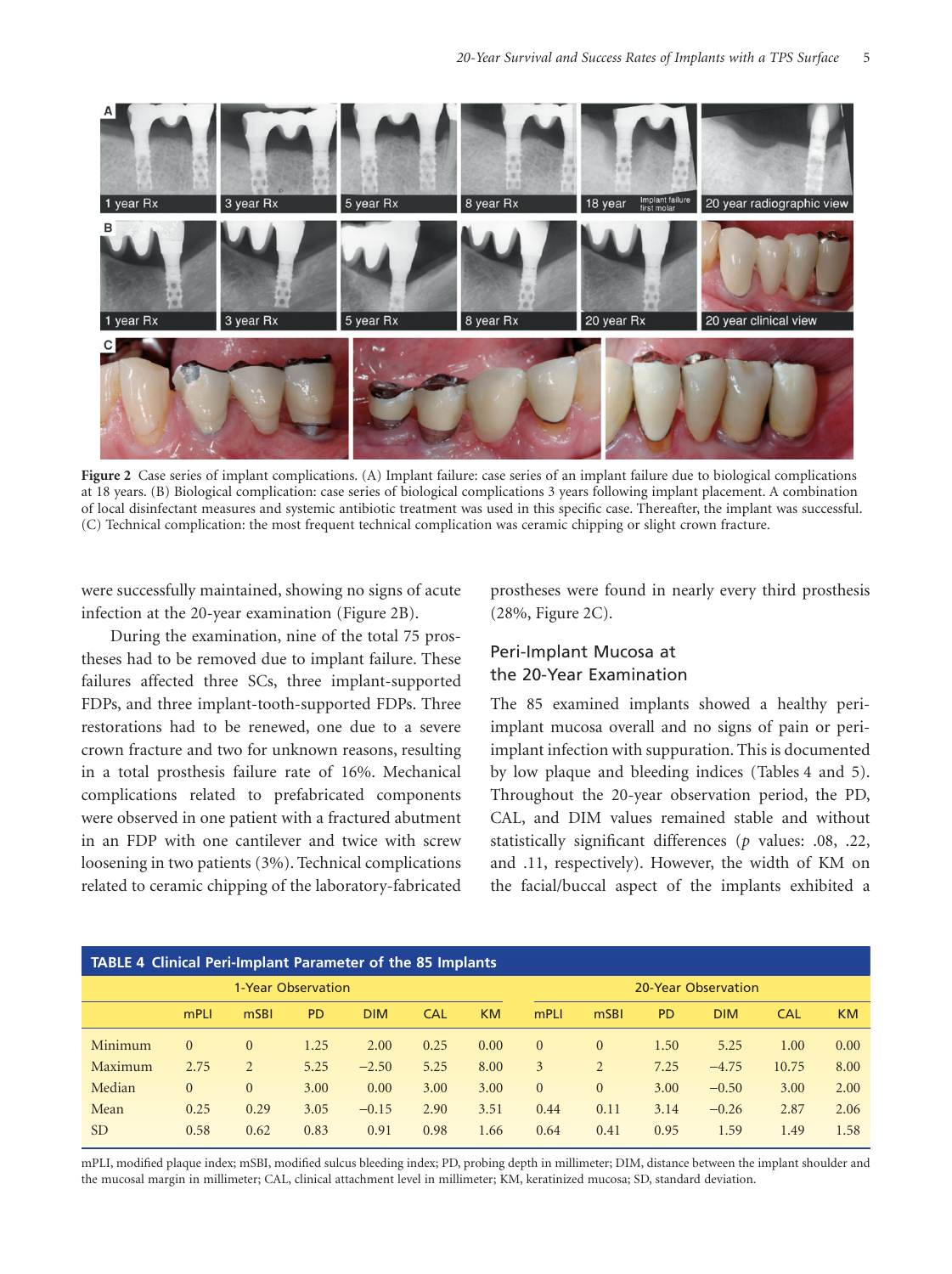| TABLE 5 Evaluation of Self-Performed Oral Hygiene by mPLI and mSBI |               |         |         |         |                              |         |         |         |         |  |  |  |
|--------------------------------------------------------------------|---------------|---------|---------|---------|------------------------------|---------|---------|---------|---------|--|--|--|
| Frequency                                                          | Score 0       | Score 1 | Score 2 | Score 3 | Frequency                    | Score 0 | Score 1 | Score 2 | Score 3 |  |  |  |
| mPLI 1 year                                                        | 83%           | 10%     | $6\%$   | 1%      | mSBI 1 year                  | 80%     | 11%     | $9\%$   | $0\%$   |  |  |  |
| mPLI 20 years                                                      | 64%           | 28%     | 7%      | $1\%$   | mSBI 20 years                | 92%     | 5%      | $3\%$   | $0\%$   |  |  |  |
| $p$ Value                                                          | $\leq 0.001*$ |         |         |         | <i>p</i> Value<br>$< .0017*$ |         |         |         |         |  |  |  |

Frequency comparison of all measurements between the first and the 20th year. A *p* value of less than 0.05(\*) was considered statistically significant. mPLI, modified plaque index; mSBI, modified sulcus bleeding index.

significant decrease from the 1- to the 20-year follow-up (*p* value <.0001).

### Peri-Implant Bone Levels at the 20-Year Examination

The DIB values of the 85 implants exhibited stable periimplant bone levels over the 20-year follow-up period (Figure 3A). The changes in median DIB values over time were not statistically significant from the 1-year (3.11 mm), to the 3-year (3.05 mm), to the 5-year (3.11 mm), to the 8-year (3.12 mm), and to the 20 year  $(3.04 \text{ mm})$  examination  $(p = .12)$  (Figure 3A). In order to assess the peri-implant bone stability after the initial bone modeling, the DIB value at the first-year examination was subtracted from the DIB value at the 20-year examination  $(\Delta DIB_{1-20 \text{ years}})$  and a frequency analysis was performed. These bone level changes between 1 and 20 years ( $\triangle DIB_{1-20 \text{ years}}$ ) ranged from a maximum bone loss of  $-1.8$  mm to a maximum bone gain of 3 mm (Figure 3B). Overall, 92% of the implants exhibited either crestal bone gain or minimal bone loss below 1 mm over the 20-year follow-up period (Figure 3B). Of those, 64 implants (75%) showed minimal crestal bone alterations between -1.0 and +1.0 mm (Figures 3B and 4B), whereas 14 implants (17%) gained bone level of between +1.1 and +3.0 mm (Figures 3B and 4C). The remaining seven implants (8%) revealed moderate bone loss of  $<-1.0$  to  $-1.8$  mm (Figures 3B and 4A). No implant lost more than 1.8 mm during the 20-year study period. Although heavy cigarette smokers revealed more severe peri-implant bone loss over the 20-year observation period, the correlation



**Figure 3** Peri-implant bone level over an observation period of 20 years. (A) Box plot of the distance between the implant shoulder and the first visible bone-implant contact (DIB) values at 1-, 3-, 5-, 8-, and 20-year examination revealed no statistically significant differences ( $p = 0.1$ ). (B) Frequency analysis of the  $\Delta DIB_{1-20}$  <sub>years</sub> values exhibiting bone loss (negative values) and bone gain (positive values).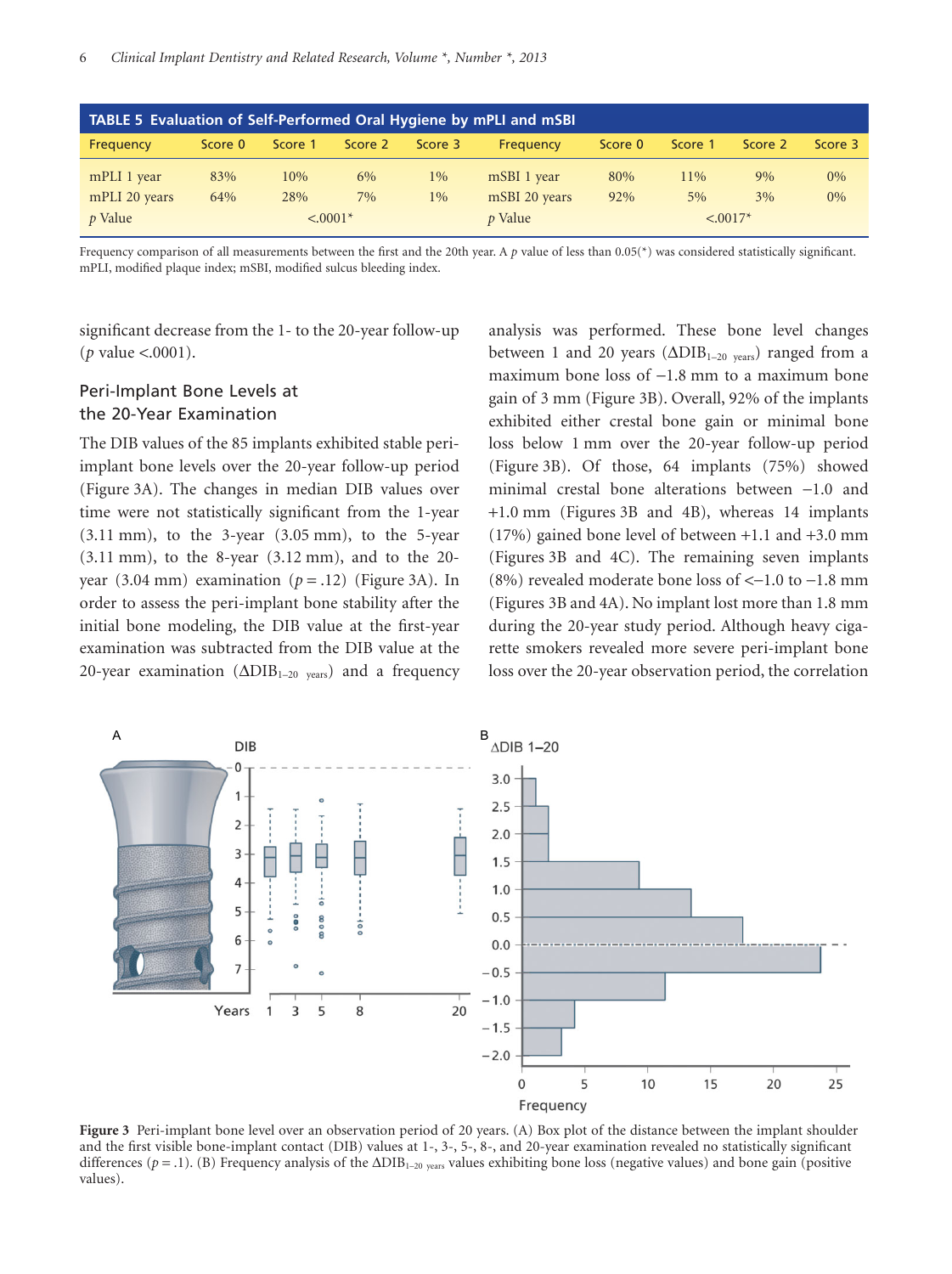

**Figure 4** Case series of peri-implant bone level changes. (A) Moderate marginal bone loss: clinical case series showing the implant with the maximum bone loss of -1.8 mm. (B) Minimal marginal bone loss: clinical case series showing an implant with bone level changes between 0.5 and -0.5 mm. (C) Moderate marginal bone gain: clinical case series showing implants with marginal bone level gain.

between marginal bone levels and smoking habits showed no significant time and group effects over time.

### Implant Survival and Success Rates

Summarizing the above-mentioned clinical and radiological findings, the 10 implant failures resulted in a 20-year implant survival rate of 89.5% (Table 1). The 13 implants with a history of an acute peri-implant infection with suppuration were classified as surviving implants. Consequently, the remaining 72 implants, which fulfilled the success criteria during the entire 20-year study period, were classified as successful implants, resulting in a 20-year implant success rate of 75.8% (Table 1).

#### **DISCUSSION**

The present study is the first to report true success rates of dental implants with a TPS surface in partially edentulous patients over a 20-year follow-up period. It is based on a continuation of a prospective clinical trial.10,26–28 This pioneer group of patients yielded healthy peri-implant soft tissue conditions and stable peri-implant bone crest levels at the 20-year examination. Even though these implants revealed a rather rough and microporous surface, the analysis demonstrated that 92% of the implants showed peri-implant bone loss of less than 1 mm over the 20-year observation period (Figure 3). Despite the favorable soft and hard tissue conditions, 10 implants in nine patients were lost during the observation period, resulting in a survival rate of 89.5% (Figure 1). A history of periimplant suppuration with crestal bone loss was reported in 13 implants, which were classified as surviving implants, leading to a success rate of 75.8% according to Buser and colleagues.<sup>26</sup> It has to be pointed out that these surviving implants were successfully treated and maintained over the 20-year examination period (Figure 2B).

Peri-implant bone loss is the key parameter affecting implant success.<sup>37</sup> Many studies have investigated potential factors that are able to modulate peri-implant bone levels, mainly focusing on implant design or surface characteristics. The stable peri-implant bone levels over a 20-year period in the present study are remarkable as the HC and HS implant designs had certain disadvantages. First, the hollow body design not only facilitated implant fractures but also the invasion of potential pathogens into the transversal openings may favor advanced peri-implant bone loss.<sup>38,39</sup> Second, the TPS implant surface is microporous and clearly rougher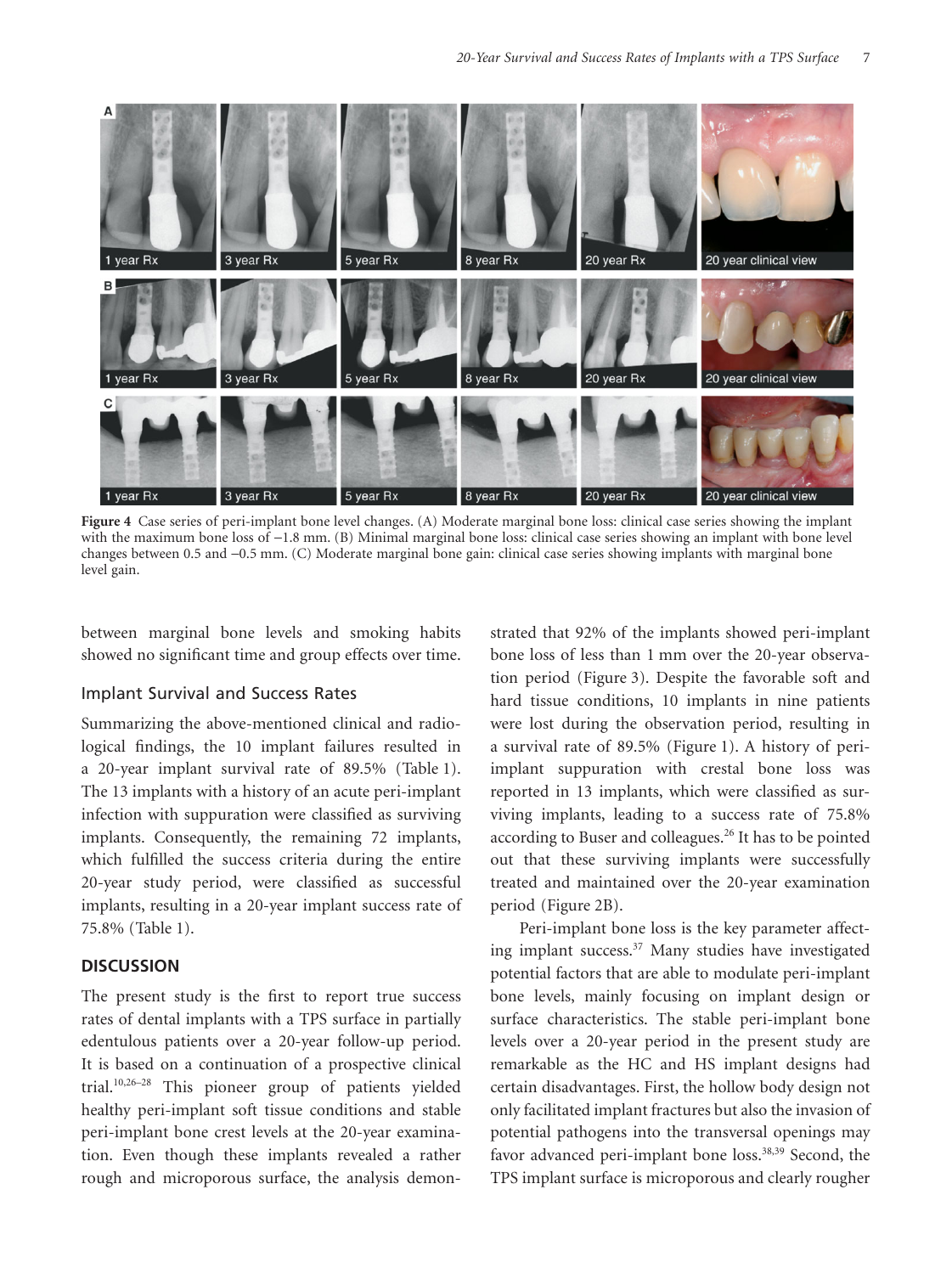than modern, moderately rough surfaces mainly used today in implant dentistry.<sup>24</sup> Nevertheless, it appears that these disadvantages related to implant design and surface characteristics did not provoke severe bone loss in the majority of patients.

The evidence in the literature for the influence of implant surface characteristics on the incidence of periimplant bone loss is limited. The rough TPS implant surface has been shown to result in increased periimplant bone  $loss<sup>40,41</sup>$  or a higher frequency of periimplantitis<sup>17</sup> than smoother implant surfaces, whereas moderately rough or minimally rough surfaces did not report significant differences.42–45 The findings of minimal peri-implant bone level changes in the present cohort are supported by Lekholm and colleagues,<sup>46</sup> who examined titanium implants with a minimally rough surface in partially edentulous patients. Mean crestal bone loss of 1 mm around implants and 0.7 mm around teeth was observed over a 20-year period, which is similar to the present study. It was confirmed that few sites experienced severe bone loss (8.5% implant sites, 13.6% tooth sites), which also has been demonstrated in other 20-year follow-up studies in edentulous patients examining minimally rough titanium surfaces.<sup>47-49</sup>

Despite acceptable long-term survival and success rates, dental implants can experience biologic and technical complications. Biologic complication is a collective term describing either peri-implant mucositis as a reversible inflammatory process or peri-implantitis, which is characterized by peri-implant suppuration and progressive bone loss.<sup>20</sup> An important factor influencing biologic complications is oral hygiene. $50-52$  In the present cohort study, the clinical parameters demonstrated good soft tissue health over the 20-year maintenance period. The high level of self-performed oral hygiene is supported by the fact that 91% of the patients remained in regular supportive care at least once a year during the 20-year follow-up period. Most of the clinical parameters showed no significant increase over the 20-year period (PD, DIM, and CAL; Tables 4 and 5). Even though bleeding indices significantly decreased (mSBI), plaque indices significantly increased up to the 20-year follow-up (mPLI), which may be related to the inability of some patients with advanced age to perform oral hygiene or to the significantly reduced width of KM, which has been discussed in the literature as a contributing factor for impaired plaque control.53–55

In the present study, no implant revealed signs of biologic complications at the 20-year evaluation. However, 19 implants had a history of a biologic complication with suppuration during the follow-up period. Of these, six implants failed and 13 implants had been treated and were successfully maintained over the 20-year follow-up period. Although effective treatment protocols for these complications were inconclusive two decades ago, these implants were successfully treated and maintained over the 20-year observation period. Implants with a history of biologic complications showed no significant differences in the peri-implant bone levels over time. These findings may imply that biologic complications had been identified at an early stage, long before severe progressive bone loss had become manifest. The study by Heitz-Mayfield and  $colleagues<sup>56</sup>$  supports the finding that the majority of patients exhibiting moderate to advanced periimplantitis can be successfully treated after an observation period of 12 months. In contrast to biologic complications, technical complications were more frequently observed (32%). These technical complications comprised implant fractures, which were observed in three implants (3.2%) between 15 and 16 years of function. It had been assumed that the HS design, with its associated perforations, could predispose the implant to fracture.39,57 The relatively low incidence of implant fractures over a 20-year observation period in the present study contradicts the above-mentioned hypothesis. This may imply that implant fractures are associated with multiple etiological factors.<sup>57</sup> The most frequent technical complication was found to be ceramic chipping (28%) of the ceramometal reconstructions. These findings are in agreement with other studies reporting a prevalence of technical complications between 31.1 and 38.7%.<sup>13,35,58</sup>

The lack of standardized and internationally recognized success criteria makes it difficult to compare studies. Ten-year success rates ranging between 63 and 95.9% for TPS implants have been reported using variable success criteria.<sup>11,12,59</sup> For longer-term studies, only survival rates are available. These vary between 91 and 99.2% and have been exclusively reported for edentulous patients with minimally rough implants.<sup>46–49</sup> The most commonly accepted criteria for the assessment of implant success were proposed by Albrektsson and colleagues<sup>60,61</sup> and Buser and colleagues.<sup>26</sup> According to the success criteria of Albrektsson and colleagues,<sup>60,61</sup>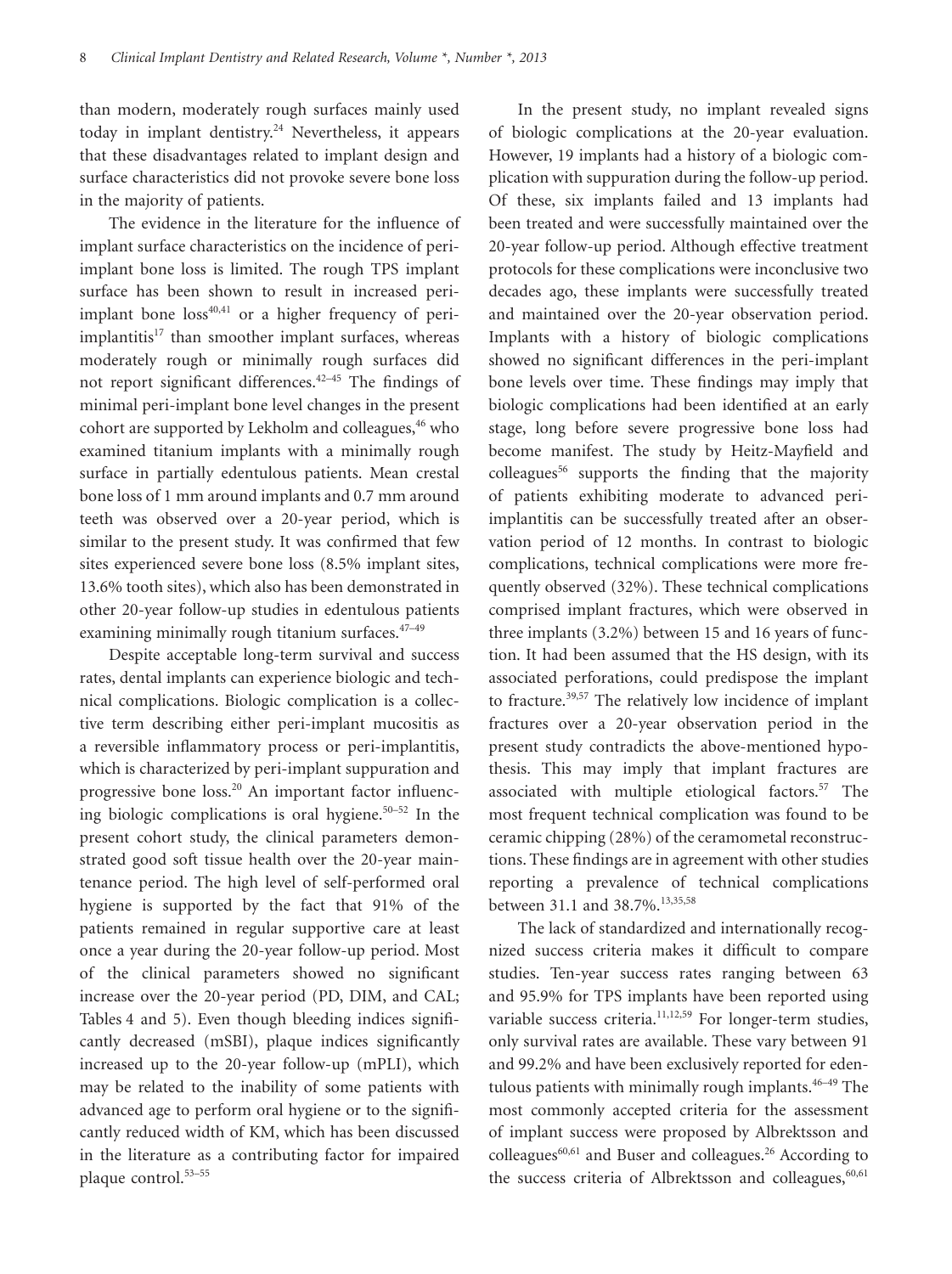peri-implant bone loss up to 0.2 mm annually after the first year is accepted, adding up to a total crestal bone loss of 3.8 mm after a 20-year observation period, which would classify the implant as a success. In the present study, none of the implants lost more than 1.8 mm over the 20-year period. Therefore, by the criteria of Albrektsson and colleagues, $60,61$  all of the surviving implants would have been classified as successes, resulting in a survival and success rate of 89.5%. Using the criteria of Buser and colleagues,<sup>26</sup> implants experiencing an episode of peri-implant infection with suppuration were not classified as successful but as surviving implants. These strictly applied criteria resulted in a 20-year implant success rate of 75.8% (Table 1). These differences in the applied criteria become more evident in the evaluation of longer-term studies and point out the need for an internationally accepted consensus for the assessment of implant success rates in the future.

The present study has several limitations. First, although one surgeon had placed all implants, different investigators analyzed the treatment outcomes over the 20-year period. Second, the treatment of biologic complications was individualized and was not based on systematic treatment protocols; therefore, it is not possible to draw conclusions from the different treatment approaches.

In conclusion, the present study covering a unique pioneering group of partially edentulous patients demonstrated healthy soft tissue conditions and stable periimplant bone crest levels after an observation period of 20 years. Even though the implant design and the TPS surface had been removed from the market, it appears that the drawbacks related to the implant design and surface characteristics did not provoke severe bone loss for the majority of implants. The survival rate of 89.5% and success rate of 75.6% appear acceptable when considering the treatment protocols and biomaterials available in the mid 1980s. It can be assumed that higher survival and success rates can be expected for modern, currently available implants due to the solidscrew design and improved microrough implant surfaces, which have shown survival rates clearly above 95% for 10-year observation periods. $62-65$ 

## **ACKNOWLEDGMENTS**

The authors thank Olivia Schrag, Claudia Moser, and Manuela Hämmerli for their professional organization of the examinations of all patients. In addition, the high

quality of the periapical radiographs performed at each visit by Yvonne Rohner and Barbara Müller is highly appreciated. We thank Jeannie Wurz for editing the manuscript. We would also like to thank Prof. R. Gruber for his excellent advice. The study was supported by a grant from the FDR Foundation, Basel, Switzerland.

The Departments of Oral Surgery and Stomatology, Fixed Prosthodontics and Periodontology of the University of Bern received grant support from the Institute Straumann for various studies in recent years. Dres U. Brägger and G. Salvi received lecture fees from the Institute Straumann.

#### **REFERENCES**

- 1. Esposito M, Hirsch JM, Lekholm U, Thomsen P. Biological factors contributing to failures of osseointegrated oral implants. (I). Success criteria and epidemiology. Eur J Oral Sci 1998; 106:527–551.
- 2. Branemark PI, Adell R, Breine U, Hansson BO, Lindstrom J, Ohlsson A. Intra-osseous anchorage of dental prostheses. I. Experimental studies. Scand J Plast Reconstr Surg 1969; 3:81–100.
- 3. Schroeder A, Pohler O, Sutter F. [Tissue reaction to an implant of a titanium hollow cylinder with a titanium surface spray layer]. SSO Schweiz Monatsschr Zahnheilkd 1976; 86:713–727.
- 4. Albrektsson T, Branemark PI, Hansson HA, Lindstrom J. Osseointegrated titanium implants. Requirements for ensuring a long-lasting, direct bone-to-implant anchorage in man. Acta Orthop Scand 1981; 52:155–170.
- 5. Schroeder A, van der Zypen E, Stich H, Sutter F. The reactions of bone, connective tissue, and epithelium to endosteal implants with titanium-sprayed surfaces. J Maxillofac Surg 1981; 9:15–25.
- 6. Adell R, Lekholm U, Rockler B, Branemark PI. A 15-year study of osseointegrated implants in the treatment of the edentulous jaw. Int J Oral Surg 1981; 10:387–416.
- 7. Adell R, Eriksson B, Lekholm U, Branemark PI, Jemt T. Long-term follow-up study of osseointegrated implants in the treatment of totally edentulous jaws. Int J Oral Maxillofac Implants 1990; 5:347–359.
- 8. Thomas KA, Cook SD. An evaluation of variables influencing implant fixation by direct bone apposition. J Biomed Mater Res 1985; 19:875–901.
- 9. Johansson C, Albrektsson T. Integration of screw implants in the rabbit: a 1-year follow-up of removal torque of titanium implants. Int J Oral Maxillofac Implants 1987; 2:69–75.
- 10. Buser D, Mericske-Stern R, Dula K, Lang NP. Clinical experience with one-stage, non-submerged dental implants. Adv Dent Res 1999; 13:153–161.
- 11. Karoussis IK, Bragger U, Salvi GE, Burgin W, Lang NP. Effect of implant design on survival and success rates of titanium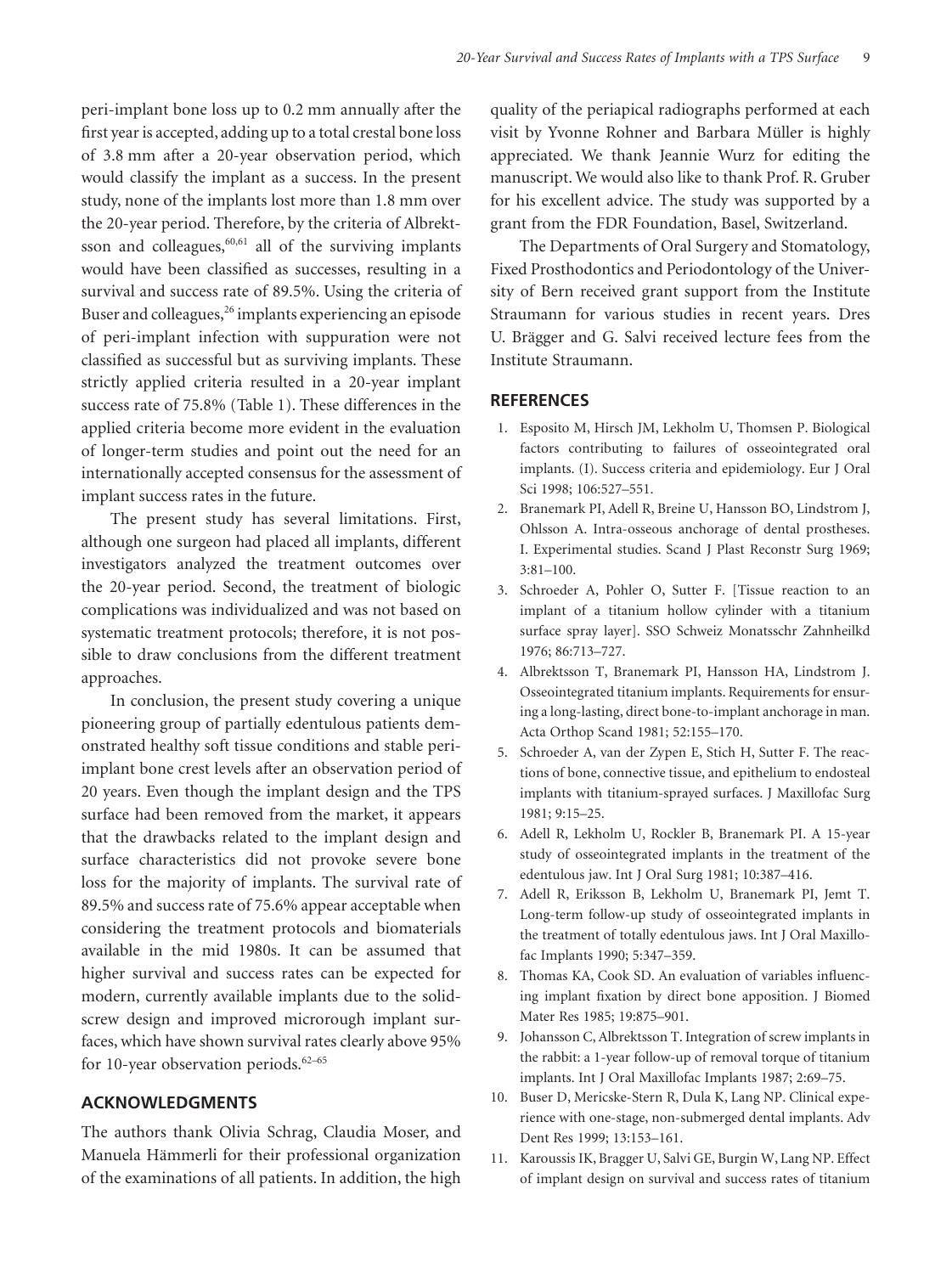oral implants: a 10-year prospective cohort study of the ITI Dental Implant System. Clin Oral Implants Res 2004; 15: 8–17.

- 12. Telleman G, Meijer HJ, Raghoebar GM. Long-term evaluation of hollow screw and hollow cylinder dental implants: clinical and radiographic results after 10 years. J Periodontol 2006; 77:203–210.
- 13. Simonis P, Dufour T, Tenenbaum H. Long-term implant survival and success: a 10-16-year follow-up of nonsubmerged dental implants. Clin Oral Implants Res 2010; 21:772–777.
- 14. Roccuzzo M, De Angelis N, Bonino L, Aglietta M. Ten-year results of a three-arm prospective cohort study on implants in periodontally compromised patients. Part 1: implant loss and radiographic bone loss. Clin Oral Implants Res 2010; 21:490–496.
- 15. Berglundh T, Persson L, Klinge B. A systematic review of the incidence of biological and technical complications in implant dentistry reported in prospective longitudinal studies of at least 5 years. J Clin Periodontol 2002; 29 (Suppl 3):197–212; discussion 232-193.
- 16. Alsaadi G, Quirynen M, Michiles K, Teughels W, Komarek A, van Steenberghe D. Impact of local and systemic factors on the incidence of failures up to abutment connection with modified surface oral implants. J Clin Periodontol 2008; 35:51–57.
- 17. Astrand P, Engquist B, Anzen B, et al. A three-year follow-up report of a comparative study of ITI Dental Implants and Branemark System implants in the treatment of the partially edentulous maxilla. Clin Implant Dent Relat Res 2004; 6: 130–141.
- 18. Fransson C, Lekholm U, Jemt T, Berglundh T. Prevalence of subjects with progressive bone loss at implants. Clin Oral Implants Res 2005; 16:440–446.
- 19. Roos-Jansaker AM, Lindahl C, Renvert H, Renvert S. Nine- to fourteen-year follow-up of implant treatment. Part I: implant loss and associations to various factors. J Clin Periodontol 2006; 33:283–289.
- 20. Lindhe J, Meyle J. Peri-implant diseases: Consensus Report of the Sixth European Workshop on Periodontology. J Clin Periodontol 2008; 35:282–285.
- 21. Koldsland OC, Scheie AA, Aass AM. Prevalence of periimplantitis related to severity of the disease with different degrees of bone loss. J Periodontol 2010; 81:231–238.
- 22. Albrektsson T, Buser D, Chen ST, et al. Statements from the Estepona Consensus Meeting on Peri-implantitis, February 2-4, 2012. Clin Implant Dent Relat Res 2012; 14:781–782.
- 23. Albrektsson T, Buser D, Sennerby L. On crestal/marginal bone loss around dental implants. Int J Prosthodont 2012; 25:320–322.
- 24. Wennerberg A, Albrektsson T. Effects of titanium surface topography on bone integration: a systematic review. Clin Oral Implants Res 2009; 20 (Suppl 4):172–184.
- 25. Wennerberg A, Albrektsson T. Current challenges in successful rehabilitation with oral implants. J Oral Rehabil 2011; 38:286–294.
- 26. Buser D, Weber HP, Lang NP. Tissue integration of nonsubmerged implants. 1-year results of a prospective study with 100 ITI hollow-cylinder and hollow-screw implants. Clin Oral Implants Res 1990; 1:33–40.
- 27. Buser D, Weber HP, Bragger U, Balsiger C. Tissue integration of one-stage ITI implants: 3-year results of a longitudinal study with Hollow-Cylinder and Hollow-Screw implants. Int J Oral Maxillofac Implants 1991; 6:405–412.
- 28. Buser D, Mericske-Stern R, Bernard JP, et al. Long-term evaluation of non-submerged ITI implants. Part 1: 8-year life table analysis of a prospective multi-center study with 2359 implants. Clin Oral Implants Res 1997; 8:161–172.
- 29. Sutter F, Schroeder A, Buser DA. The new concept of ITI hollow-cylinder and hollow-screw implants: part 1. Engineering and design. Int J Oral Maxillofac Implants 1988; 3:161–172.
- 30. Buser DA, Schroeder A, Sutter F, Lang NP. The new concept of ITI hollow-cylinder and hollow-screw implants: part 2. Clinical aspects, indications, and early clinical results. Int J Oral Maxillofac Implants 1988; 3:173–181.
- 31. Mombelli A, van Oosten MA, Schurch E, Jr, Land NP. The microbiota associated with successful or failing osseointegrated titanium implants. Oral Microbiol Immunol 1987; 2:145–151.
- 32. Schulte W, d'Hoedt B, Lukas D, Maunz M, Steppeler M. Periotest for measuring periodontal characteristics – correlation with periodontal bone loss. J Periodontal Res 1992; 27:184–190.
- 33. Bragger U. Radiographic parameters for the evaluation of peri-implant tissues. Periodontol 2000 1994; 4:87–97.
- 34. Bragger U. Use of radiographs in evaluating success, stability and failure in implant dentistry. Periodontol 2000 1998; 17:77–88.
- 35. Salvi GE, Bragger U. Mechanical and technical risks in implant therapy. Int J Oral Maxillofac Implants 2009; 24 (Suppl):69–85.
- 36. Brunner E, Domhof S, Langer F. Nonparametric analysis of longitudinal data in factorial experiments. New York: J. Wiley & Sons, 2002.
- 37. Hermann JS, Cochran DL, Nummikoski PV, Buser D. Crestal bone changes around titanium implants. A radiographic evaluation of unloaded nonsubmerged and submerged implants in the canine mandible. J Periodontol 1997; 68:1117–1130.
- 38. Takeshita F, Suetsugu T, Higuchi Y, Oishi M. Histologic study of failed hollow implants. Int J Oral Maxillofac Implants 1996; 11:245–250.
- 39. Piattelli A, Scarano A, Piattelli M, Vaia E, Matarasso S. A microscopical evaluation of 24 retrieved failed hollow implants. Biomaterials 1999; 20:485–489.